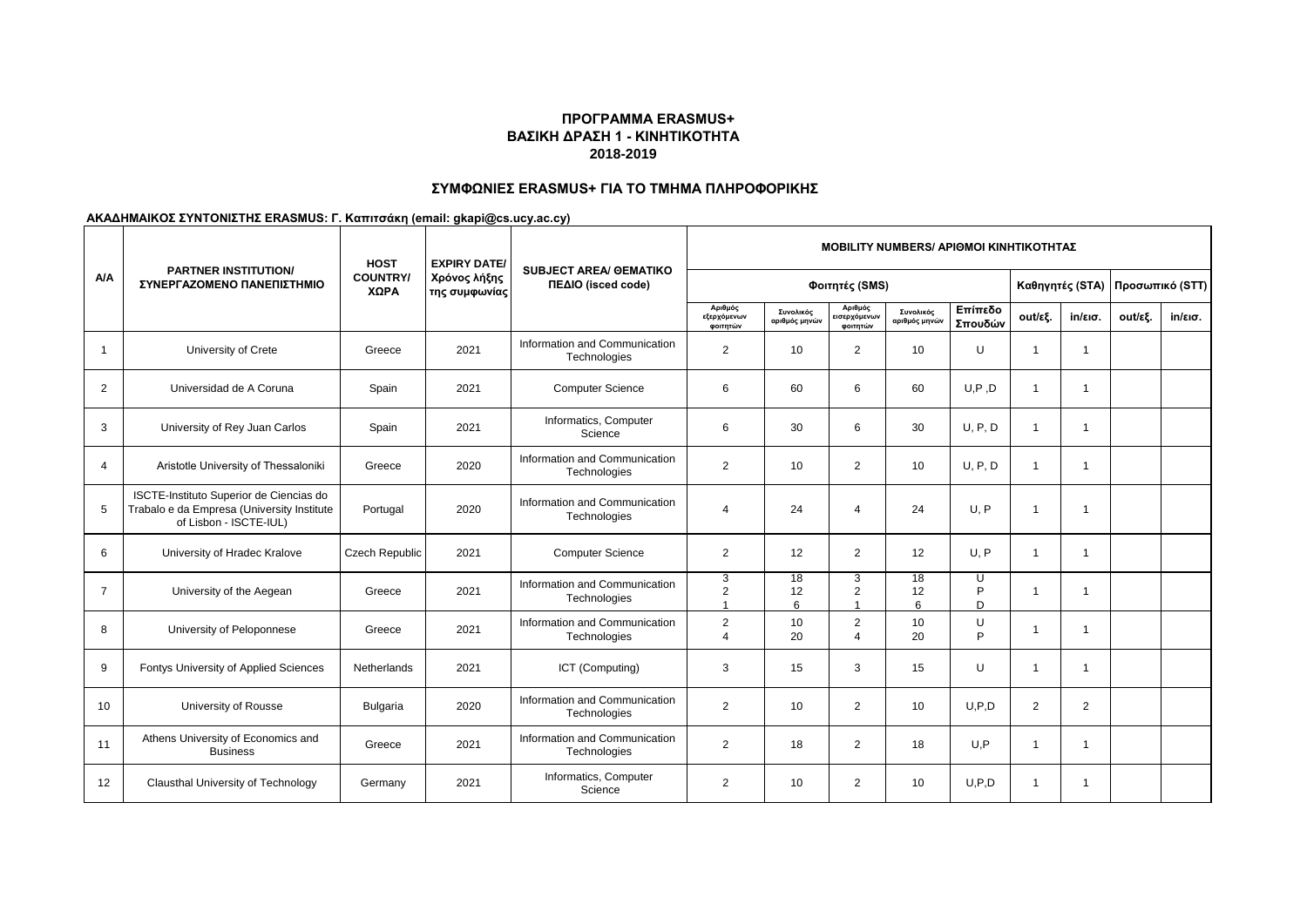# **ΣΥΜΦΩΝΙΕΣ ERASMUS+ ΓΙΑ ΤΟ ΤΜΗΜΑ ΠΛΗΡΟΦΟΡΙΚΗΣ**

|     |                                                           | <b>HOST</b>             | <b>EXPIRY DATE/</b>           |                                                           |                                    |                            |                                     | <b>MOBILITY NUMBERS/ APIOMOI KINHTIKOTHTAZ</b> |                    |                          |                          |         |                   |  |
|-----|-----------------------------------------------------------|-------------------------|-------------------------------|-----------------------------------------------------------|------------------------------------|----------------------------|-------------------------------------|------------------------------------------------|--------------------|--------------------------|--------------------------|---------|-------------------|--|
| A/A | <b>PARTNER INSTITUTION/</b><br>ΣΥΝΕΡΓΑΖΟΜΕΝΟ ΠΑΝΕΠΙΣΤΗΜΙΟ | <b>COUNTRY/</b><br>ΧΩΡΑ | Χρόνος λήξης<br>της συμφωνίας | <b>SUBJECT AREA/ GEMATIKO</b><br>ΠΕΔΙΟ (isced code)       | Φοιτητές (SMS)                     |                            |                                     |                                                |                    |                          | Καθηγητές (STA)          |         | Προσωπικό (STT)   |  |
|     |                                                           |                         |                               |                                                           | Αριθμός<br>εξερχόμενων<br>φοιτητών | Συνολικός<br>αριθμός μηνών | Αριθμός<br>εισερχόμενων<br>φοιτητών | Συνολικός<br>αριθμός μηνών                     | Επίπεδο<br>Σπουδών | out/εξ.                  | $in/\epsilon$ ισ.        | out/εξ. | $in/\epsilon$ ισ. |  |
| 13  | Universitat Politecnica de Catalunya                      | Spain                   | 2021                          | <b>Computer Science</b>                                   | $\overline{2}$                     | 10                         | $\overline{2}$                      | 10                                             | U,P                |                          |                          |         |                   |  |
| 14  | University of Piraeus (Informatics)                       | Greece                  | 2020                          | Information and Communication<br>Technologies             | 6                                  | 36                         | 6                                   | 36                                             | U, P, D            | 2                        | 2                        |         |                   |  |
| 15  | University of Southern Denmark                            | Denmark                 | 2021                          | Software and applications<br>development and analysis     | 2 or 4                             | 20                         | 2 or 4                              | 20                                             | U, P               | $\overline{ }$           | $\overline{\phantom{a}}$ |         |                   |  |
| 16  | National Technical University of Athens<br>(Metsovio)     | Greece                  | 2020                          | Information and Communication<br>Technologies             | 3                                  | 18                         | 3                                   | 18                                             | U,P                | $\overline{1}$           | -1                       |         |                   |  |
| 17  | <b>Linnaeus University</b>                                | Sweden                  | 2021                          | Information and Communication<br>Technologies             | $\overline{2}$                     | 20                         | $\overline{2}$                      | 20                                             | U.P                | $\overline{\phantom{a}}$ | 1                        |         |                   |  |
| 18  | University of Paris 13 (Paris Nord)                       | France                  | 2021                          | Information and Communication<br>Technologies             | 3                                  | 18                         | 3                                   | 18                                             | U.P.D              | $\overline{1}$           | 1                        |         |                   |  |
| 19  | Universidad de Alcala                                     | Spain                   | 2021                          | Informatics, Computer Science                             | $\overline{4}$<br>2                | 40<br>6                    | $\overline{4}$<br>$\overline{2}$    | 40<br>6                                        | U, P<br>D          | $\overline{\phantom{a}}$ | -1                       |         |                   |  |
| 20  | Siauliai University                                       | Lithuania               | 2020                          | <b>Computer Science</b>                                   | $\overline{2}$                     | 8                          | $\overline{2}$                      | 8                                              | U                  | $\overline{1}$           | 1                        |         |                   |  |
| 21  | Transilvania University of Brasov                         | Romania                 | 2021                          | Information and Communication<br>Technologies             | $\mathbf{1}$                       | 10                         | $\overline{1}$                      | 10                                             | U.P.D              | $\overline{1}$           | 1                        |         |                   |  |
| 22  | Latvia University of Agriculture                          | Latvia                  | 2021                          | Information and Communication<br>Technologies             | $\overline{2}$                     | 10                         | $\overline{2}$                      | 10                                             | U.P.D              | -1                       | 1                        |         |                   |  |
| 23  | University of Groningen                                   | Netherlands             | 2021                          | Information and Communication<br>Technologies (Computing) | 2                                  | 10                         | $\overline{2}$                      | 10                                             | U, P               | $\overline{1}$           | -1                       |         |                   |  |
| 24  | Czech University of Life Sciences Prague                  | Czech Republic          | 2021                          | Information and Communication<br>Technologies             | $\overline{2}$                     | 10                         | $\overline{2}$                      | 10                                             | U                  | -1                       | -1                       |         |                   |  |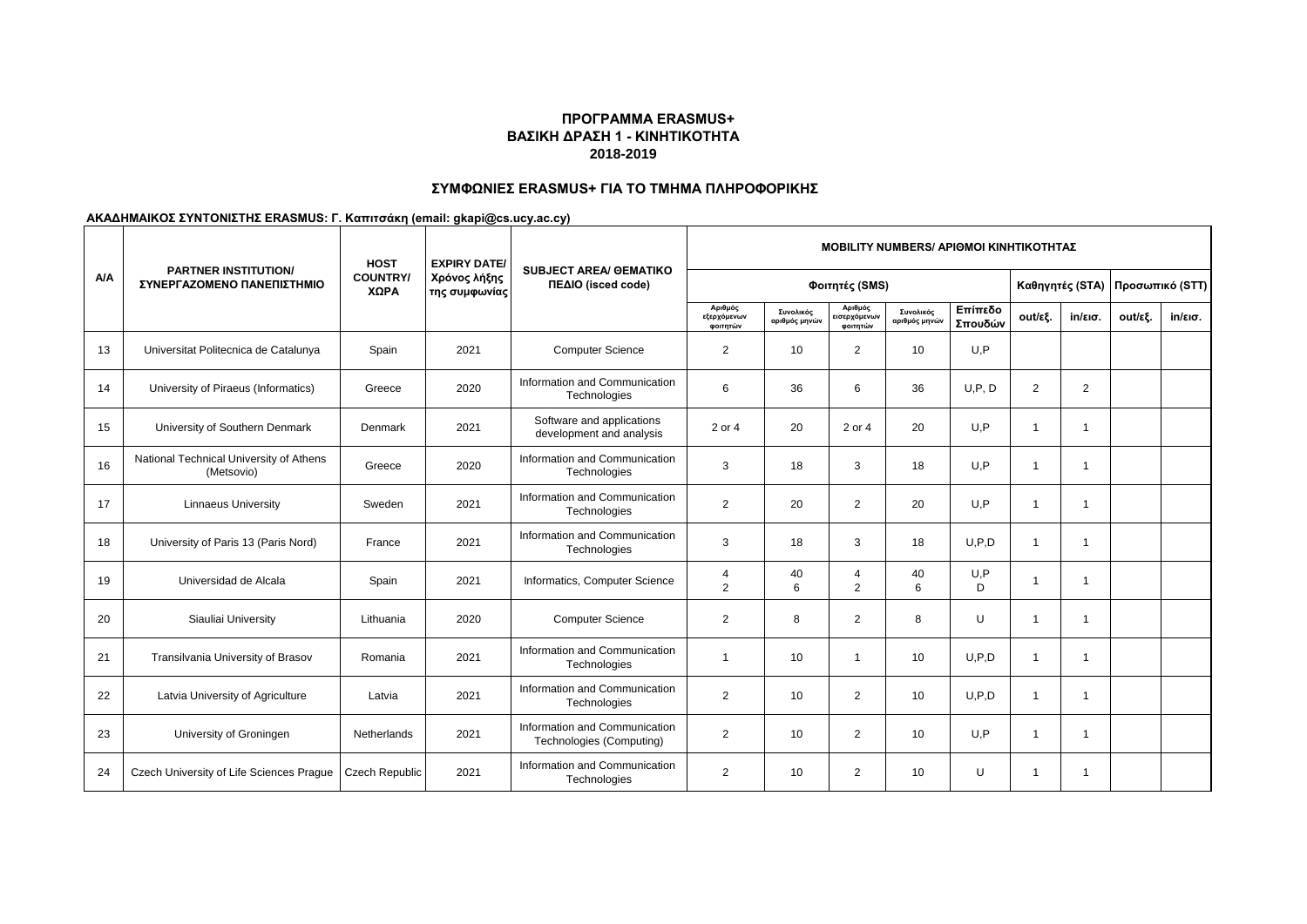# **ΣΥΜΦΩΝΙΕΣ ERASMUS+ ΓΙΑ ΤΟ ΤΜΗΜΑ ΠΛΗΡΟΦΟΡΙΚΗΣ**

|     |                                                                            | <b>HOST</b>             | <b>EXPIRY DATE/</b>           |                                                                                                              |                                    |                            |                                     | <b>MOBILITY NUMBERS/ ΑΡΙΘΜΟΙ ΚΙΝΗΤΙΚΟΤΗΤΑΣ</b> |                    |                         |                   |                 |                   |
|-----|----------------------------------------------------------------------------|-------------------------|-------------------------------|--------------------------------------------------------------------------------------------------------------|------------------------------------|----------------------------|-------------------------------------|------------------------------------------------|--------------------|-------------------------|-------------------|-----------------|-------------------|
| A/A | <b>PARTNER INSTITUTION/</b><br>ΣΥΝΕΡΓΑΖΟΜΕΝΟ ΠΑΝΕΠΙΣΤΗΜΙΟ                  | <b>COUNTRY/</b><br>ΧΩΡΑ | Χρόνος λήξης<br>της συμφωνίας | <b>SUBJECT AREA/ GEMATIKO</b><br>ΠΕΔΙΟ (isced code)                                                          | Φοιτητές (SMS)                     |                            |                                     |                                                |                    |                         | Καθηγητές (STA)   | Προσωπικό (STT) |                   |
|     |                                                                            |                         |                               |                                                                                                              | Αριθμός<br>εξερχόμενων<br>φοιτητών | Συνολικός<br>αριθμός μηνών | Αριθμός<br>εισερχόμενων<br>φοιτητών | Συνολικός<br>αριθμός μηνών                     | Επίπεδο<br>Σπουδών | out/εξ.                 | $in/\epsilon$ ισ. | out/εξ.         | $in/\epsilon$ ισ. |
| 25  | Hochschule Konstanz University of<br><b>Applied Sciences</b>               | Germany                 | 2021                          | Information and Communication<br>Technologies                                                                | $\overline{2}$                     | 20                         | 2                                   | 20                                             | U,P                | 1                       | $\overline{1}$    |                 |                   |
| 26  | Universite de Nantes                                                       | France                  | 2021                          | Information and Communication<br>Technologies                                                                | $\overline{2}$                     | 20                         | $\overline{2}$                      | 20                                             | P                  | $\overline{\mathbf{1}}$ | $\overline{1}$    |                 |                   |
| 27  | <b>Selcuk University</b>                                                   | Turkey                  | 2021                          | Information and Communication<br>Technologies                                                                | 2                                  | 10                         | $\overline{2}$                      | 10                                             | U, P, D            | $\mathbf{1}$            | $\mathbf{1}$      |                 |                   |
| 28  | University of Piraeus (Digital Systems)                                    | Greece                  | 2021                          | Database and network design and<br>administration /<br>Software and applications<br>development and analysis | 3                                  | 18                         | 3                                   | 18                                             | U                  | $\overline{1}$          | $\overline{1}$    |                 |                   |
| 29  | TEI of Thessaly                                                            | Greece                  | 2020                          | Information and Communication<br>Technologies                                                                | 2                                  | 10                         | $\overline{2}$                      | 10                                             | U                  | $\overline{1}$          | $\mathbf 1$       |                 |                   |
| 30  | University of Insubria                                                     | Italy                   | 2021                          | Information and Communication<br>Technologies                                                                | $\overline{1}$                     | 6                          |                                     | 6                                              | U.P.D              | $\overline{1}$          | $\overline{1}$    |                 |                   |
| 31  | <b>Reutlingen University</b>                                               | Germany                 | 2021                          | Information and Communication<br>Technologies                                                                | 2                                  | 10                         | 2                                   | 10                                             | U.P                | $\overline{1}$          | $\mathbf 1$       |                 |                   |
| 32  | <b>VILNIAUS GEDIMINO</b><br><b>TECHNIKOS UNIVERSITETAS</b>                 | Lithuania               | 2021                          | Informatics<br>Computer science                                                                              | 2                                  | 12                         | 2                                   | 12                                             | U.P.D              | $\overline{1}$          | $\mathbf{1}$      |                 |                   |
| 33  | <b>INSA RENNES(Institut National des</b><br>Sciences Appliquées de Rennes) | France                  | 2020                          | <b>Computer Use</b>                                                                                          | 2                                  | 12                         | $\overline{2}$                      | 12                                             | P,D                | $\overline{ }$          | $\mathbf{1}$      |                 |                   |
| 34  | University of Malta                                                        | Malta                   | 2020                          | Information and Communication<br>Technologies                                                                | 2                                  | 10                         | 2                                   | 10                                             | U, P               | 1                       | $\mathbf{1}$      |                 |                   |
| 35  | <b>Obuda University</b>                                                    | Hungary                 | 2020                          | Information and Communication<br>Technologies                                                                | $\overline{4}$                     | 20                         | $\overline{4}$                      | 20                                             | U                  | 2                       | $\overline{2}$    |                 |                   |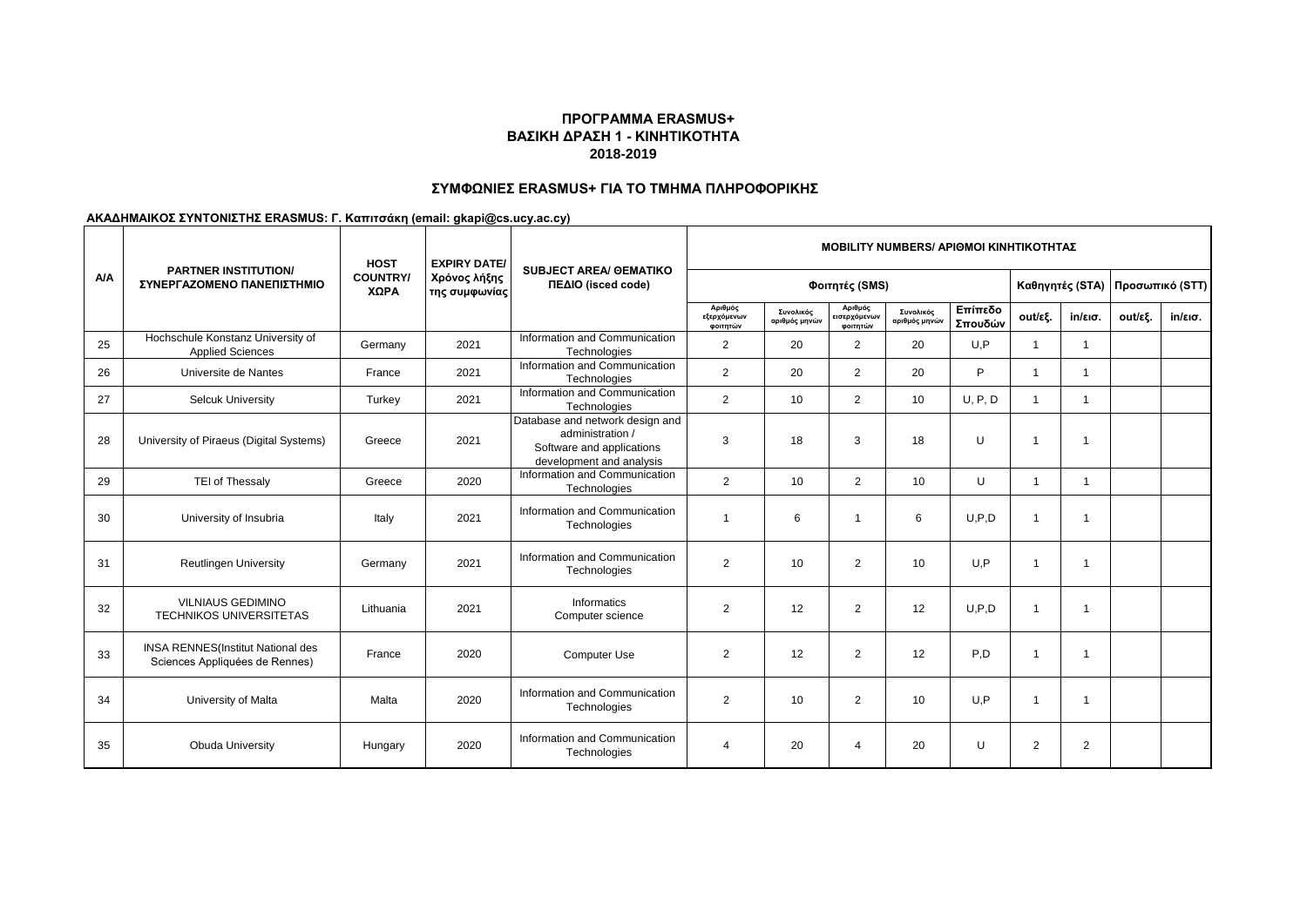# **ΣΥΜΦΩΝΙΕΣ ERASMUS+ ΓΙΑ ΤΟ ΤΜΗΜΑ ΠΛΗΡΟΦΟΡΙΚΗΣ**

|     |                                                           | <b>HOST</b>             | <b>EXPIRY DATE/</b>           |                                                                                                                                                                                                                  |                                                                                              | <b>ΜΟΒΙLITY NUMBERS/ ΑΡΙΘΜΟΙ ΚΙΝΗΤΙΚΟΤΗΤΑΣ</b> |                                                                                         |                            |                    |                |                   |                                    |                   |  |  |
|-----|-----------------------------------------------------------|-------------------------|-------------------------------|------------------------------------------------------------------------------------------------------------------------------------------------------------------------------------------------------------------|----------------------------------------------------------------------------------------------|------------------------------------------------|-----------------------------------------------------------------------------------------|----------------------------|--------------------|----------------|-------------------|------------------------------------|-------------------|--|--|
| A/A | <b>PARTNER INSTITUTION/</b><br>ΣΥΝΕΡΓΑΖΟΜΕΝΟ ΠΑΝΕΠΙΣΤΗΜΙΟ | <b>COUNTRY/</b><br>ΧΩΡΑ | Χρόνος λήξης<br>της συμφωνίας | <b>SUBJECT AREA/ GEMATIKO</b><br>ΠΕΔΙΟ (isced code)                                                                                                                                                              |                                                                                              | Φοιτητές (SMS)                                 |                                                                                         |                            |                    |                |                   | Προσωπικό (STT)<br>Καθηγητές (STA) |                   |  |  |
|     |                                                           |                         |                               |                                                                                                                                                                                                                  | Αριθμός<br>εξερχόμενων<br>φοιτητών                                                           | Συνολικός<br>αριθμός μηνών                     | Αριθμός<br>εισερχόμενων<br>φοιτητών                                                     | Συνολικός<br>αριθμός μηνών | Επίπεδο<br>Σπουδών | out/εξ.        | $in/\epsilon$ ισ. | out/εξ.                            | $in/\epsilon$ ισ. |  |  |
| 36  | University of Potsdam                                     | Germany                 | 2021                          | Information and Communication<br>Technologies<br>(the agreement concerns a joint<br>degree offered by Open<br>University of Cyprus and UCY in<br>cognitive systems - computer<br>science & cognitive psychology) | $\overline{1}$                                                                               | 5                                              | $\overline{1}$                                                                          | 5                          | P,D                | $\overline{2}$ | $\overline{2}$    |                                    |                   |  |  |
| 37  | <b>IONIO UNIVERSITY</b>                                   | Greece                  | 2020                          | Information and Communication<br>Technologies                                                                                                                                                                    | $\overline{1}$                                                                               | 5                                              | $\mathbf{1}$                                                                            | 5                          | U                  | $\overline{1}$ | $\overline{1}$    |                                    |                   |  |  |
| 38  | University of Applied Sciences<br>Technikum Wien          | Austria                 | 2020                          | Information and Communication<br>Technologies                                                                                                                                                                    | $\boldsymbol{\varDelta}$<br>(2 students in<br>summer term)<br>(2 students in<br>winter term) | 20                                             | -4<br>(2)<br>students<br>in<br>summer<br>term)<br>(2)<br>students<br>in winter<br>term) | 20                         | U,P                | $\mathbf{1}$   | $\overline{1}$    |                                    |                   |  |  |
| 39  | Universita Degli Studi di Salerno                         | Italy                   | 2020                          | Information and Communication<br>Technologies                                                                                                                                                                    | 3                                                                                            | 18                                             | 3                                                                                       | 18                         | U,P                | -1             | $\mathbf{1}$      |                                    |                   |  |  |
| 40  | <b>Brno University of Technology</b>                      | Czech Republic          | 2020                          | Information and Communication<br>Technologies (ICTs)                                                                                                                                                             | 2                                                                                            | 12                                             | 2                                                                                       | 12                         | U.P.D              | $\mathbf{1}$   | $\mathbf{1}$      |                                    |                   |  |  |
| 41  | <b>Uppsala University</b>                                 | Sweden                  | 2020                          | Information and Communication<br>Technologies (ICTs)                                                                                                                                                             |                                                                                              |                                                |                                                                                         |                            |                    | -1             | $\mathbf{1}$      |                                    |                   |  |  |